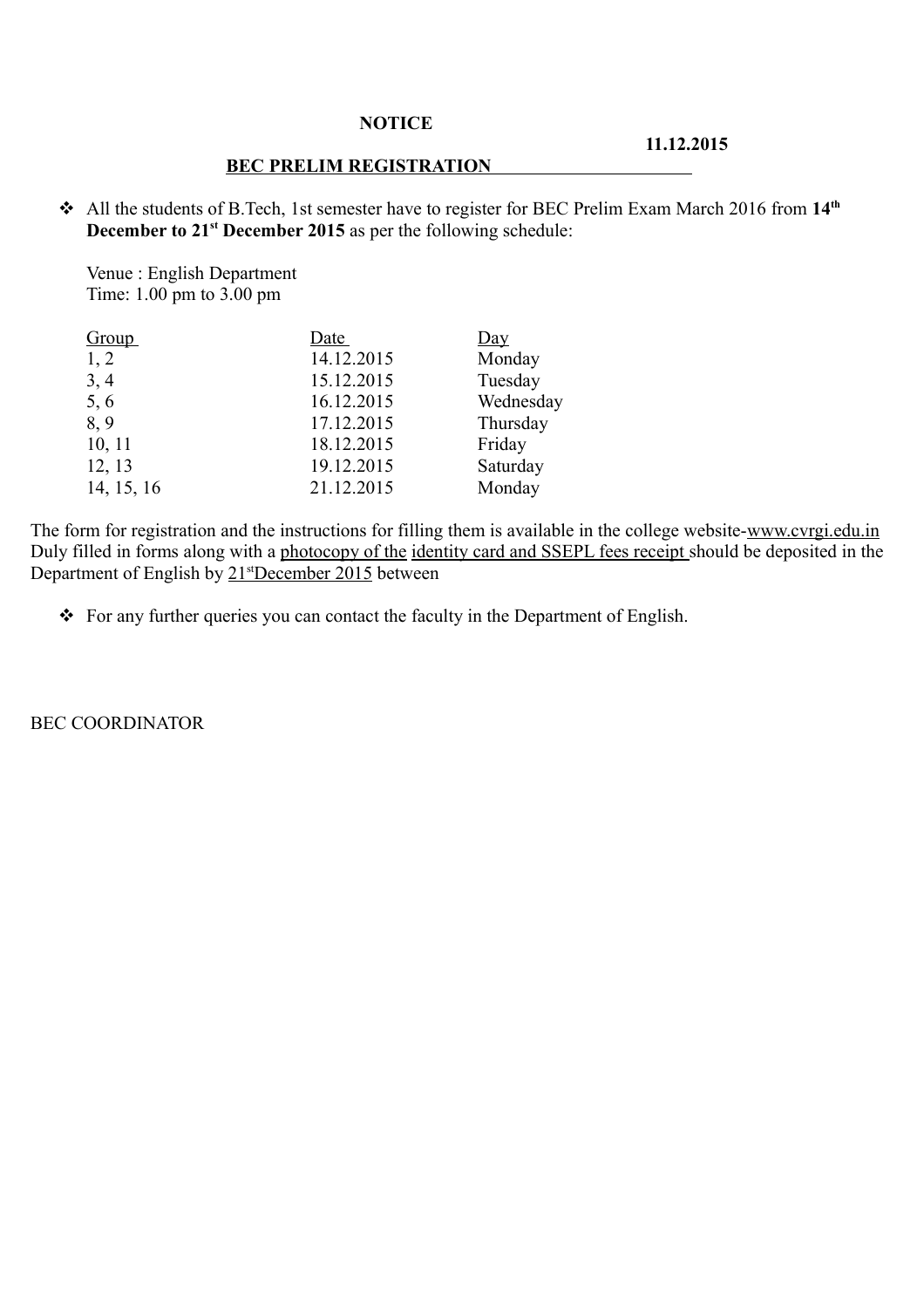## **INSTRUCTIONS FOR FILLING IN THE BEC FORM:-**

## **Download the Application form and take out a print:**- **Now fill in the form as per the following instructions:-**

- **Tick BEC Preliminary**
- **Take down the Examination Date.**
- **Write your name in BLOCK Letters.**
- **Write down your date of birth (DD/MM/YY) as in your matriculation certificate.**
- **Encircle your Sex.**
- **Write down the following address in the column-Address for correspondence-(Block Letters) C.V Raman college of Engineering**

**Bidyanagar, Mahura, Janla**

**Bhubaneswar-752054**

**Tel-0674-2460043**

- **ID -document and Name of the Institute-Write down your College roll no.**
- **Nationality-Indian**
- **Mother Tongue-**
- **Educational level/Qualification: Undergraduate**
- **Write the name of the college i.e. C.V.RAMAN COLLEGE OF ENGINEERING**
- **Put your Signature and date.**

**N.B Please paste your recent passport size photograph in the space provided.**

**Attach a photocopy of Identity card and SSEPL fees payment receipt with your form.**